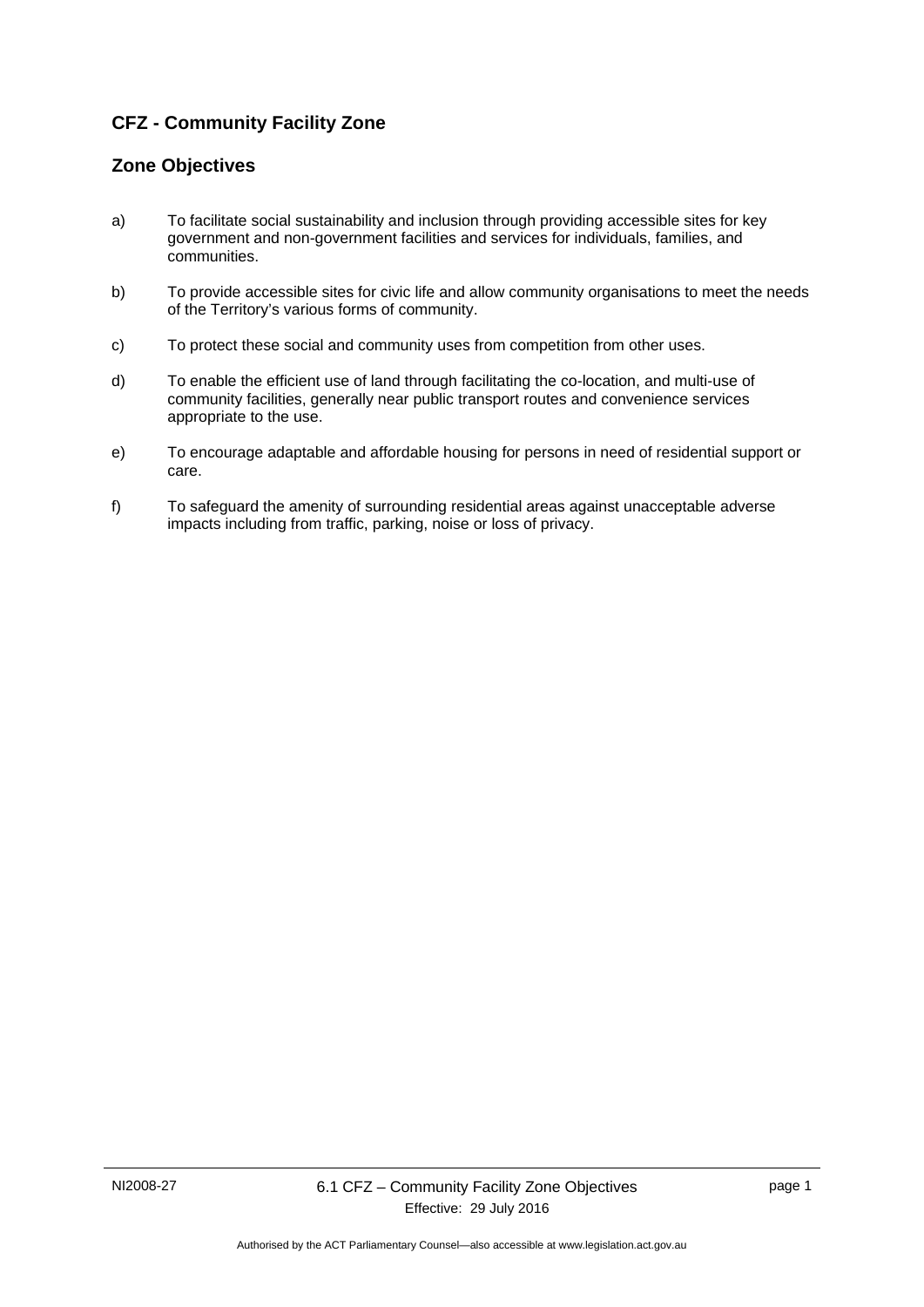# **CFZ – Community Facility Zone Development Table**

| <b>EXEMPT DEVELOPMENT</b><br>Development approval is not required. Building approval may be required.<br>On leased land, development must be authorised by a lease.                              |                                                                      |
|--------------------------------------------------------------------------------------------------------------------------------------------------------------------------------------------------|----------------------------------------------------------------------|
| Development identified in the Planning and Development Act 2007 as exempt (see sections 133 and<br>134 of the Act and section 20 and schedule 1 of the Planning and Development Regulation 2008) |                                                                      |
| <b>ASSESSABLE DEVELOPMENT</b>                                                                                                                                                                    |                                                                      |
| Development application required.                                                                                                                                                                |                                                                      |
| On leased land, development must be authorised by a lease.                                                                                                                                       |                                                                      |
| <b>MINIMUM ASSESSMENT TRACK</b>                                                                                                                                                                  |                                                                      |
| <b>CODE</b>                                                                                                                                                                                      |                                                                      |
| Development listed below requires a development application and is assessed in the code track<br><b>Development</b>                                                                              |                                                                      |
| No development identified                                                                                                                                                                        |                                                                      |
| <b>MINIMUM ASSESSMENT TRACK</b><br><b>MERIT</b>                                                                                                                                                  |                                                                      |
| Development listed below requires a development application and is assessed in the merit track,                                                                                                  |                                                                      |
| unless specified in schedule 4 of the Planning and Development Act 2007 (as impact track) or                                                                                                     |                                                                      |
| specified as prohibited development in a precinct map.                                                                                                                                           |                                                                      |
| <b>Development</b>                                                                                                                                                                               |                                                                      |
| ancillary use                                                                                                                                                                                    | minor use                                                            |
| business agency                                                                                                                                                                                  | office                                                               |
| child care centre                                                                                                                                                                                | outdoor recreation facility                                          |
| community activity centre                                                                                                                                                                        | parkland                                                             |
| community theatre                                                                                                                                                                                | place of worship                                                     |
| consolidation                                                                                                                                                                                    | public agency                                                        |
| cultural facility                                                                                                                                                                                | religious associated use                                             |
| demolition                                                                                                                                                                                       | residential care accommodation                                       |
| development in a location and of a type identified                                                                                                                                               | retirement village                                                   |
| in a precinct map as additional merit track<br>development                                                                                                                                       |                                                                      |
| educational establishment                                                                                                                                                                        | sign                                                                 |
| emergency services facility                                                                                                                                                                      | subdivision                                                          |
| health facility                                                                                                                                                                                  | supportive housing                                                   |
| hospital                                                                                                                                                                                         | temporary use                                                        |
| indoor recreation facility                                                                                                                                                                       | varying a lease (where not code track or impact<br>track assessable) |
| minor road                                                                                                                                                                                       |                                                                      |
| <b>MINIMUM ASSESSMENT TRACK</b><br><b>IMPACT</b><br>Development listed below requires a development application and is assessed in the impact track                                              |                                                                      |
| Development that is not:<br>1.                                                                                                                                                                   |                                                                      |
| Exempt, code track or merit track development (see section 132 of the Planning and<br>а.<br>Development Act 2007); or                                                                            |                                                                      |
| Prohibited development, other than development that is permitted under s137 of the<br>b.<br>Planning and Development Act 2007.                                                                   |                                                                      |
| Development specified in schedule 4 of the Planning and Development Act 2007 and not listed as<br>2.<br>a prohibited use in this table.                                                          |                                                                      |
| Development that is authorised by a lease and listed as a prohibited use in this table.<br>3.                                                                                                    |                                                                      |
| Development declared under section 124 or section 125 of the Planning and Development<br>4.<br>Act 2007 and not listed as a prohibited development in this table.                                |                                                                      |
| Varying a lease to add a use assessable under the impact track.<br>5.                                                                                                                            |                                                                      |
|                                                                                                                                                                                                  |                                                                      |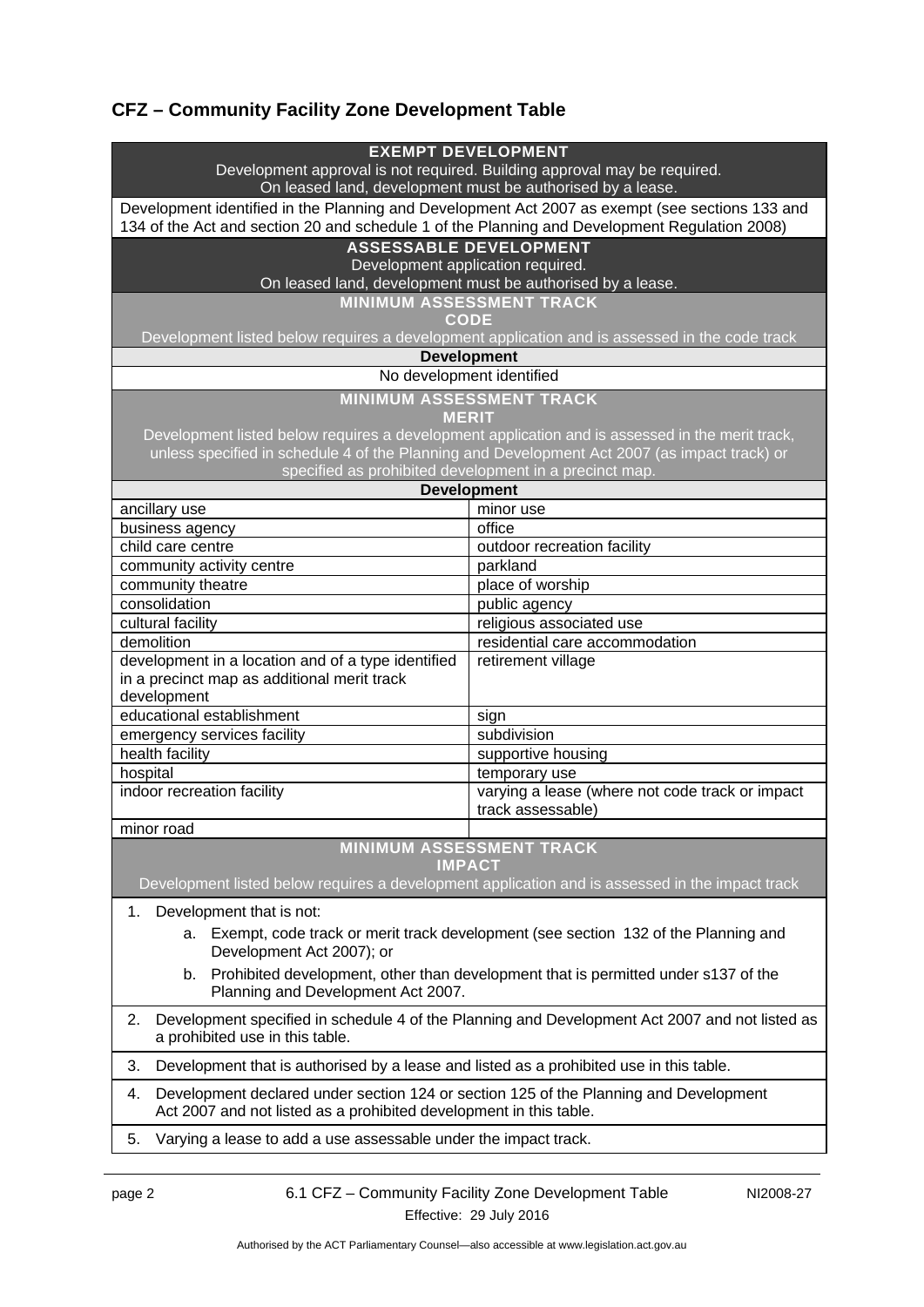#### **PROHIBITED DEVELOPMENT**

Development listed below is prohibited development unless the development is identified elsewhere in this development table as assessable under the code, merit or impact track.

| agriculture                                        | mobile home park                                                                             |
|----------------------------------------------------|----------------------------------------------------------------------------------------------|
| airport                                            | multi-unit housing                                                                           |
| animal care facility                               | municipal depot                                                                              |
| animal husbandry                                   | nature conservation area                                                                     |
| aquatic recreation facility                        | offensive industry                                                                           |
| boarding house                                     | overnight camping area                                                                       |
| bulk landscape supplies                            | pedestrian plaza                                                                             |
| car park                                           | place of assembly                                                                            |
| caretakers residence                               | plant and equipment hire establishment                                                       |
| caravan park/camping ground                        | plantation forestry                                                                          |
| cemetery                                           | playing field                                                                                |
| civic administration                               | produce market                                                                               |
| club                                               | public transport facility                                                                    |
| communications facility                            | railway use                                                                                  |
| <b>COMMERCIAL ACCOMMODATION USE</b>                | recyclable materials collection                                                              |
| corrections facility                               | recycling facility                                                                           |
| craft workshop                                     | restaurant                                                                                   |
| defence installation                               | sand and gravel extraction                                                                   |
| development in a location and of a type identified | scientific research establishment                                                            |
| in a precinct map as additional prohibited         |                                                                                              |
| development                                        |                                                                                              |
| drink establishment                                | secondary residence                                                                          |
| drive-in cinema                                    | serviced apartment                                                                           |
| farm tourism                                       | service station                                                                              |
| financial establishment                            | <b>SHOP</b>                                                                                  |
| freight transport facility                         | single dwelling housing                                                                      |
| funeral parlour                                    | special dwelling                                                                             |
| general industry                                   | stock/sale yard                                                                              |
| group or organised camp                            | store                                                                                        |
| hazardous industry                                 | tourist facility                                                                             |
| hazardous waste facility                           | transport depot                                                                              |
| home business                                      | varying a lease to add a use listed as "prohibited<br>development" in this development table |
| incineration facility                              | vehicle sales                                                                                |
| indoor entertainment facility                      | veterinary hospital                                                                          |
| industrial trades                                  | warehouse                                                                                    |
| land fill site                                     | waste transfer station                                                                       |
| land management facility                           | woodlot                                                                                      |
| light industry                                     | zoological facility                                                                          |
| liquid fuel depot                                  |                                                                                              |
| major road                                         |                                                                                              |
|                                                    |                                                                                              |

### **RELEVANT CODE**

Development proposals must comply with the Community Facility Zone Development Code.